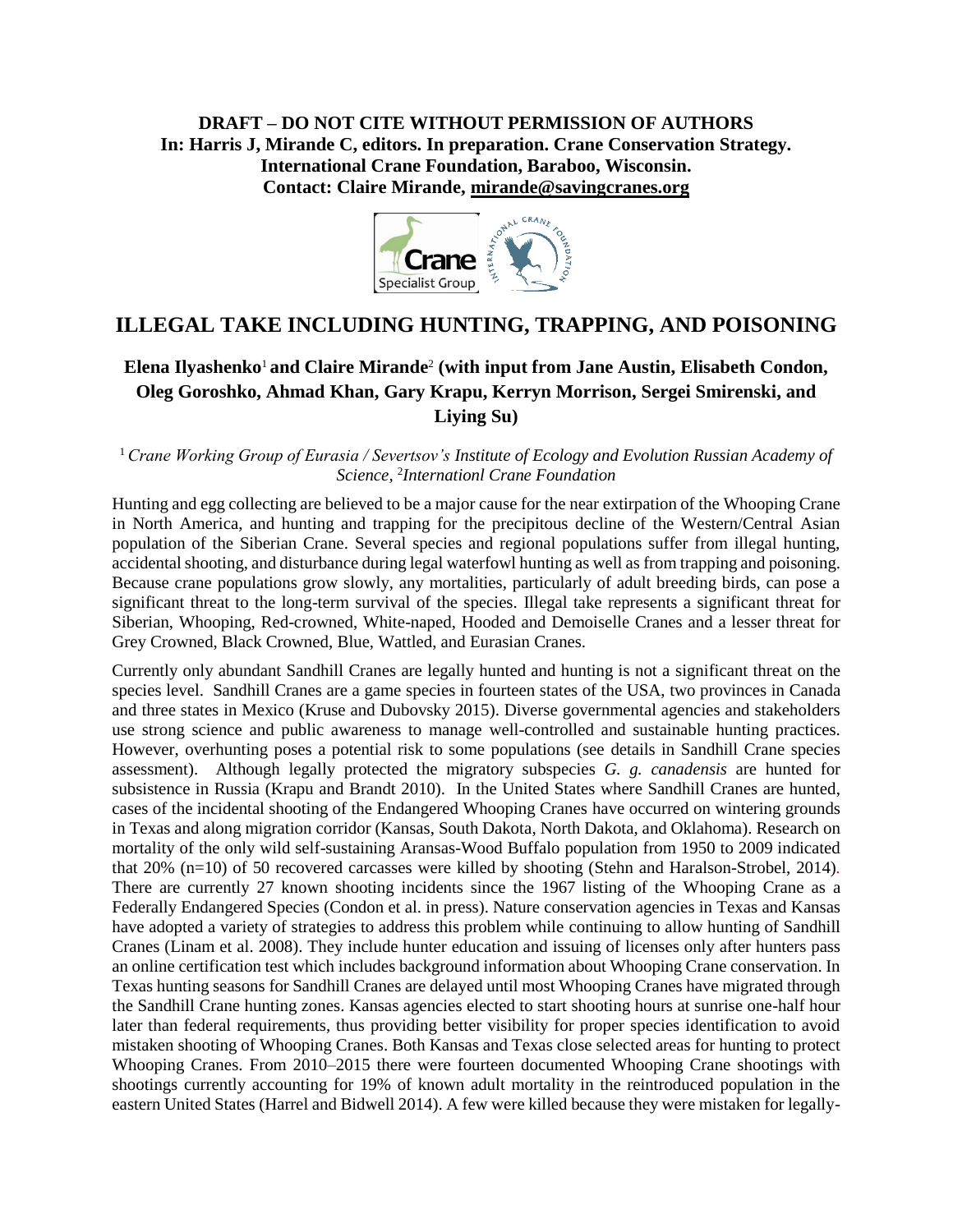hunted species, but most appear to have been killed in acts of vandalism. A total of 27 known shooting incidents from accidental shootings and vandalism have been reported since 1967 when the Whooping Crane was listed as a Federally Endangered Species (Condon, in preparation). In 2015 ICF initiated a *Keeping Whooping Cranes Safe* program to reduce human-caused mortality of Whooping Cranes with four objectives: create communities that care, involve citizen "Whooper Watchers" for protection, eliminate accidental shootings, and increase negative consequences for shooting a Whooping Crane [\(file:///C:/Users/econdon/Downloads/2016V42N2\\_Bugle.pdf\)](file:///C:/Users/econdon/Downloads/2016V42N2_Bugle.pdf).

Illegal hunting is a significant threat to migratory cranes in West/Central Asia where three species are affected: Siberian, Eurasian, and Demoiselle Cranes. Regulation of hunting practices varies significantly between countries in the region, but in general, hunting legislation is weaker than in more developed regions, resources for enforcement are less available, and hunters generally lack any kind of systematic education regarding gun safety, quarry identification of protected species and wildlife management. There is also a lack of consistency between countries in the region in terms of the scientific and rational basis for the management of hunting, especially in relation to the management of waterbird populations. Political decisions supersede management authority's decision on hunting seasons and permits (Khan 2004). This gives rise to unsustainable hunting practices which can impact regional waterbird populations. In Russia, cranes have been under legal protection for decades but these laws have never been strictly enforced. In 2000‒2010, hunters became much better equipped with modern weaponry, while their knowledge and environmental ethics declined. Numbers of Eurasian and Demoiselle Cranes known to be illegally hunted escalated in this region after the USSR collapse, especially in Azerbaijan (E. Sultanov, personal comm. 2004), Kazakhstan (Bragin 2014), and Uzbekistan (Mitropolsky 2011). In addition, sports hunting by urban and overseas visitors with varying degrees of commercialization is gaining popularity as international travel becomes more accessible and affordable, especially in private game areas.

Along migration routes crane hunting and trapping have deep-rooted traditions in the cultures of Afghanistan and Pakistan involving a variety of hunting and trapping techniques (Perveen & Khan 2010). These practices were formerly widespread in these countries, and are believed to be a primary cause for the decline of the Siberian Crane population. Hunting and live trapping of Eurasian and Demoiselle Cranes for food, keeping in captivity as pets, and sale is a significant part of rural livelihoods. Recently hunting and trapping were made illegal in all areas in these two countries. However uncontrolled hunting and trapping with nets and nooses still occurs, especially in Khyber Pakhtunkhwa province of Pakistan and the tribal areas where it is difficult to control (Khan 2004). The ban on hunting, if not strictly implement, may spread as far as to Wasta Lake in Balochistan, a recently discovered potential staging site for Eurasian and Demoiselle Cranes (GeoTV 2013). For instance, cases of Eurasian Crane harvests, using nets in reed beds at roosting sites in the Amudaria River Valley in Afghanistan are unofficially reported (A. Sorokin, personal comm. 2011).

On the wintering grounds of the Siberian Crane in Mazandaran Province of Iran, gun shooting of waterfowl is strictly prohibited during the traditional waterfowl trapping season, which is an important livelihood in winter. Near the end of the wintering season, just before spring migration, Siberian Cranes become more vulnerable, as the number of waterfowl decreases and local people harvest ducks and geese using guns. To address this threat, the Department of the Environment has officially established a Non-Shooting Area in Fereydoonkenar (Sadeghi Zadegan 2011). A *Western/Central Asian Site Network for the Siberian Crane and Other Waterbirds* was launched in 2007 under Convention on Migratory Species (CMS) for strengthening species and habitat protection at key sites along Western/Central Asian Flyways. This effort was closely linked the broader Central Asian Flyway initiative for migratory waterbirds led by Wetlands International [\(www.wetlands.org\)](http://www.wetlands.org/). Siberian, Eurasian, and Demoiselle Cranes, as well as other waterbirds including endangered and vulnerable species use these flyways. In 2012 and 2014 projects on hunting regulation and hunter education was conducted in Russia, Kazakhstan, Turkmenistan, Uzbekistan, Afghanistan, and Pakistan with support from the Mohammed bin Zayed Species Conservation Fund. Guidelines on captive breeding of cranes were published in Pakistan aimed to increase breeding success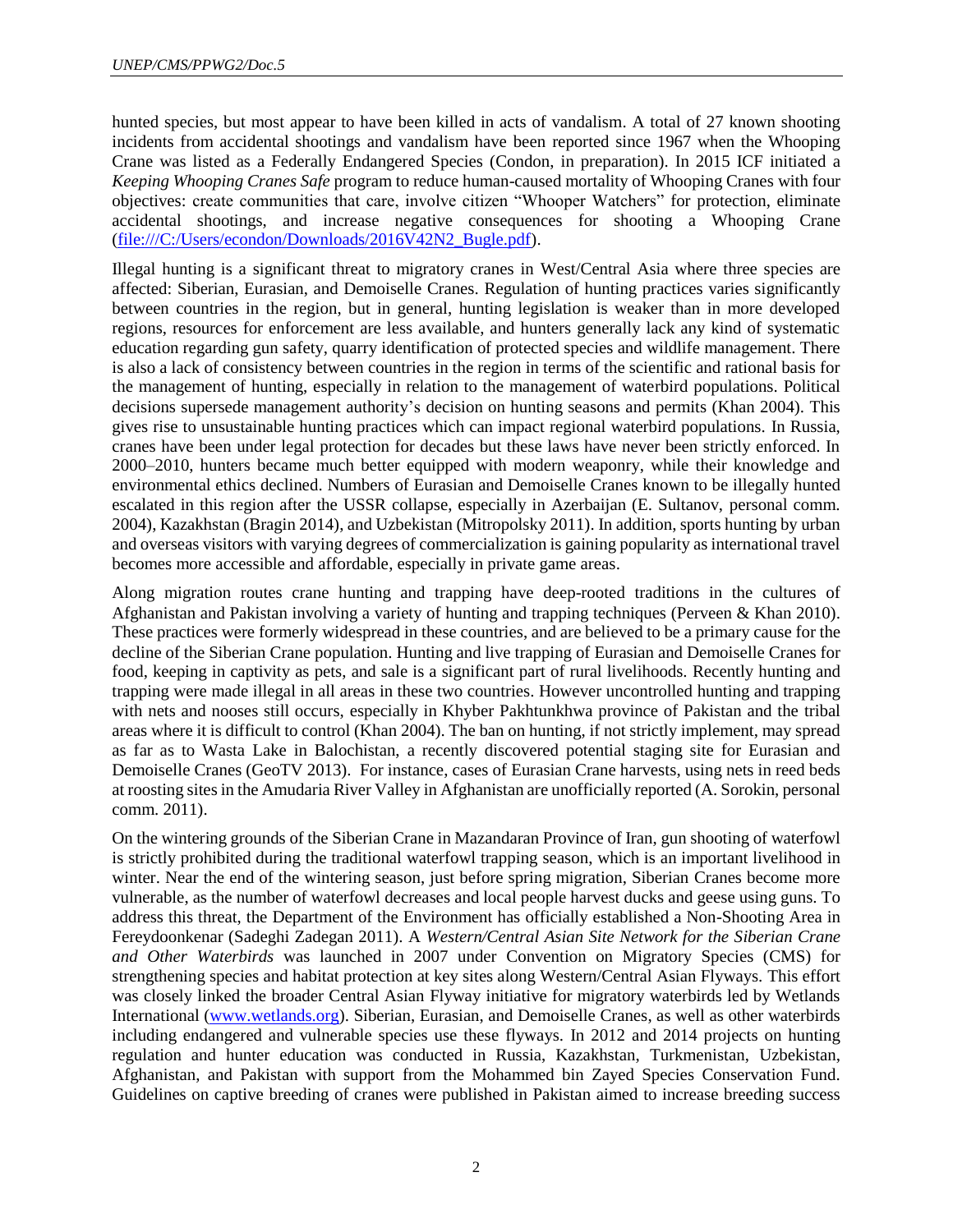which aimed to decrease crane capture from the wild. Investigation of poaching cases in Kazakhstan and Uzbekistan indicated a decrease in illegal hunting due to mass education targeted to different target audiences including hunters (Mitropolsky 2011, Bragin 2014).

Cases of illegal hunting of Eurasian Cranes increased along the Baltic-Hungarian Flyway in the Balkan region: in Albania, Bosnia-Herzegovina, Croatia, and Montenegro (Stumberger and Schneider-Jacoby 2013). Illegal hunting and legal waterfowl hunting led to rapid decline of the Transcaucasia Eurasian Crane (*G. g. archibaldi*) in Turkey and Armenia due to disturbance and accidental or deliberate shooting affected breeding productivity (Ilyashenko et al. 2008, Akarsu et al. 2013).

Red-crowned and White-naped Cranes are threatened by illegal hunting during both spring and autumn migrations in the Russian Far East, Transbaikalia, and Yakutia. Uncontrolled waterfowl hunting led to an increasing number of cases of illegal hunting of cranes that now occur almost every year during hunting seasons, for example, in Khanka Lake in the Russian Far East where spring hunting is traditional (Sergei Surmach, personal comm. 2010). In southern Yakutia the Eurasian Crane flyway goes through places with traditional waterfowl hunting, therefore illegal hunting is a significant threat for this population, while poaching cases for Siberian and Hooded Cranes are very rare (Degtyarev 2011).

On the breeding grounds of Red-crowned and White-naped Cranes in the Russian Far East, cases of crane poaching are rare, for example in the Primorsky Region (Surmach 2005) and in Transbaikalia (Goroshko 2007). In most cases, cranes become unintentional victims of incorrect identification. The major contributor to disturbance and accidental shooting of cranes in these regions is associated with legal spring hunting of waterbirds. The hunting season opens after cranes begin breeding. Disturbance from shooting and human activity results in cranes losing most of their clutches and having extremely low or no breeding success outside the protected territories (Smirenski and Smirenski 2010, Goroshko 2015). In addition, gun shots and cigarettes from hunters caused widespread fires affecting crane habitats. Spring hunting is a particular issue in Russia, causing concern due to high impact on breeding waterbird populations. Efforts to control spring hunting in some regions of Russia have met with strong opposition. Therefore, there is a need to promote a scientifically based rationale for managing waterbird populations including consideration of population trends and prevailing environmental conditions.

Considerable hunting pressure exists in African countries. In Namibia, illegal and unsustainable hunting of Blue Cranes for both meat and traditional medicinal uses is considered a major threat when the birds leave the confines of the Etosha National Park during the winter months (Ntinda et al. 2012). The targeting of Blue Cranes is an added stress which this small isolated population probably cannot sustain, and at the present rate this practice is expected to contribute to the disappearance of the cranes in Namibia. Illegal hunting of Black Crowned, Grey Crowned, and Wattled Cranes occurs for both for food and for traditional purposes, which includes healing and practices that promote a particular behavior / outcome, such as monogamous relationships (Williams et al. 2003, Morrison and van der Spuy 2006, Morrison 2009).

In China illegal hunting is not a significant problem due to strong gun control laws. However, Red-crowned, Hooded, White-naped, and Siberian Cranes become victims to snares illegally set on their wintering grounds by duck and goose hunters (Su Liying, personal comm. 2016). Some cranes may escape with an injured leg or the snare dangling behind.

Eggs or adults also may be intentionally taken for food. For example, eggs and chicks of Sarus Cranes in south-central Nepal are taken for food (Aryal et al. 2009). Nest destruction and taking of eggs or chicks is a greatest threat in paddy systems where cranes nest in close proximity to agricultural fields, often in crop fields (Borad et al. 2002, Sundar 2017). Conflicts between farmers and Sarus Cranes in paddy agrosystems are a likely cause of population decline for this species in the Kheda district of Gujarat, India (Borad et al. 2002). Improving community awareness and protection of breeding cranes can ameliorate such threats to crane populations. For example, protection of nests and eggs following the establishment of the Longbao National Nature Reserve in the Qinhai Province, China in 1986 was one of the main factors contributing to the quadrupling of the summer population of adult Black-necked Cranes (Farrington and Xiulei 2013).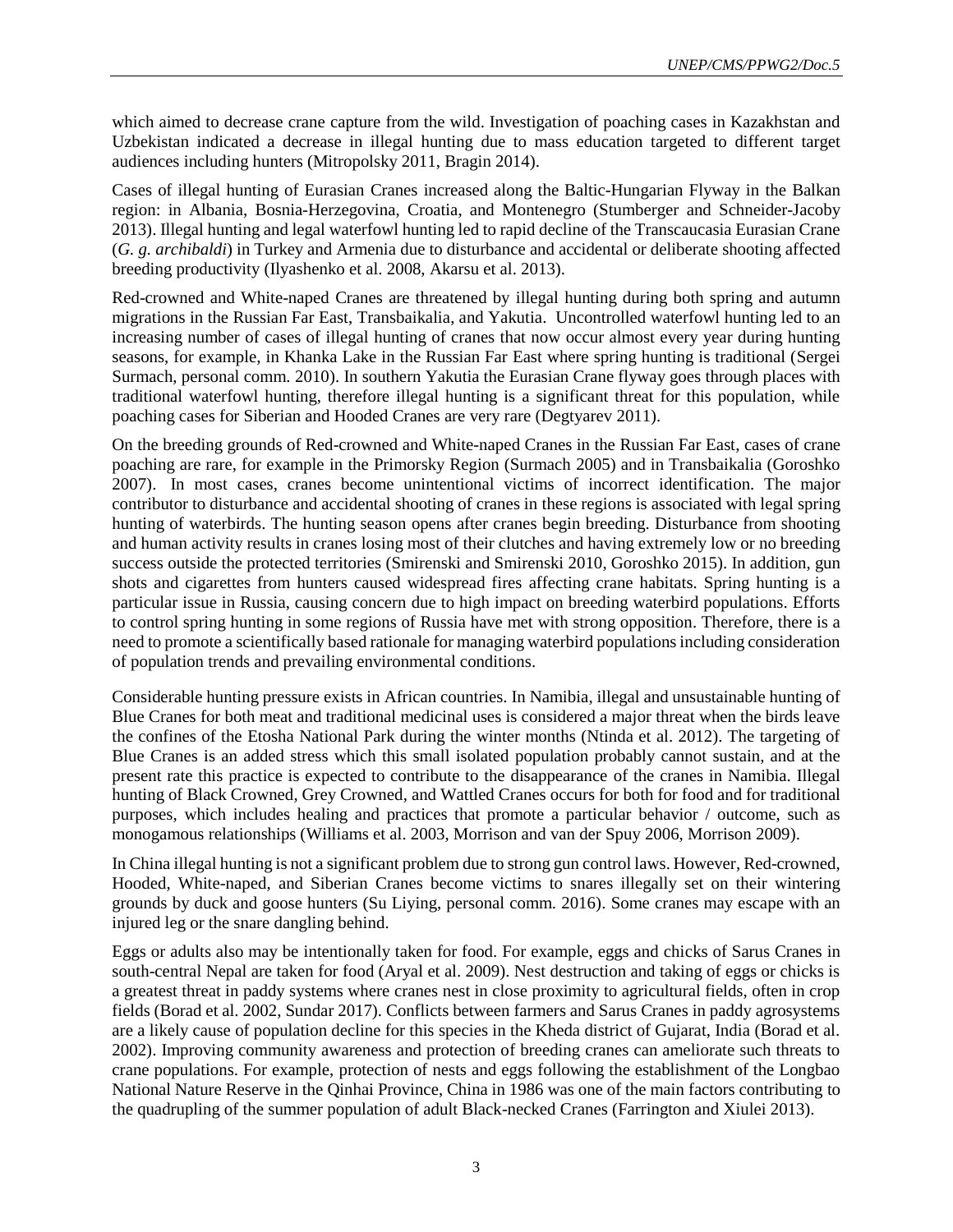Illegal take from poisoning, both intentional and unintentional, is a significant threat especially in countries where hunting is prohibited or guns are not affordable for poor people (see also Unintentional and intentional poisoning or harassment of cranes related to agriculture). Intentional poisoning is the primary way that poachers take wintering cranes (Lin 2005, Su and Zhou 2012). Agrochemicals have been used in bait for illegal harvest of other birds and resulted in cranes deaths. For example, 37 White-naped Cranes and 11 Hooded Cranes were killed in Korea after consuming rice grains soaked in phosphamidon intended for illegal harvest of wild ducks (Kwon et al. 2004). On the breeding grounds of Blue and Wattled Cranes intentional poisoning has decreased dramatically over the last two decades, while data is limited informal reports indicate that incidents of poisoning are still occurring, primarily for food (Kerryn Morrison, personal comm. 2016). Unintentional poisoning usually occurs as a result of ingesting of or exposure to various pesticides (see details in threat section on Unintentional and intentional poisoning or harassment of cranes related to agriculture).

For all types of illegal take, there is concern on lack of data and challenges to document and address these potentially significant and politically sensitive threats.

### **SPECIES AND KEY LOCATIONS CURRENTLY MOST AT RISK**

- Whooping Cranes on their traditional wintering grounds in coastal Texas, along the Central Flyway, along the eastern flyway, and in Louisiana where population has been reintroduced (accidental shooting and vandalism)
- Red-crowned and White-naped Cranes on their breeding grounds in the Russian Far East and Transbaikalia (disturbance from spring waterfowl hunting) and on migratory wintering grounds in China (snares)
- Siberian, Demoiselle, and Eurasian Cranes along Western/Central Flyway in Central Asia and Azerbaijan, and in Afghanistan and Pakistan ((illegal hunting, live trapping)
- Siberian, Eurasian, Demoiselle, Red-crowned, Hooded, and White-naped Cranes in Russia, China, and Mongolia (intentional and unintentional poisoning)

### **KEY RESEARCH AND MONITORING NEEDS**

- Identify key areas and monitor levels of illegal take and legal hunting pressure on cranes and other waterbirds in North America, East Asia, Western/Central Asia, and African countries using tracking and monitoring, consultations with experts, interviews/questionnaires of hunters and local communities, and literature reviews
- Conduct studies on spring hunting to establish scientifically based waterbird population management practices that consider population trends and prevailing environmental conditions
- Investigate cases and reasons for crane trapping and poisoning to develop scientifically based conservation measures to mitigate these threats
- Conduct study to estimate the impact of unintentional poisoning on threatened crane species and identify strategies using local actions on key sites and national laws and international treaties to minimize mortalities

### **HIGHEST PRIORITY CONSERVATION ACTIONS**

- Strengthen, adapt, or enforce regulations for legal waterfowl hunting (change dates, close zones for hunting, conduct education activities) and advocate for strengthened enforcement by governments
- Reduce indirect disturbance to cranes associated with hunting of other species, especially spring hunting in Asia, through hunter education and collaboration with hunting agencies
- Raise awareness of potential hunters of existing laws and penalties (fines, jail time) for illegal hunting and develop additional deterrents (social pressure)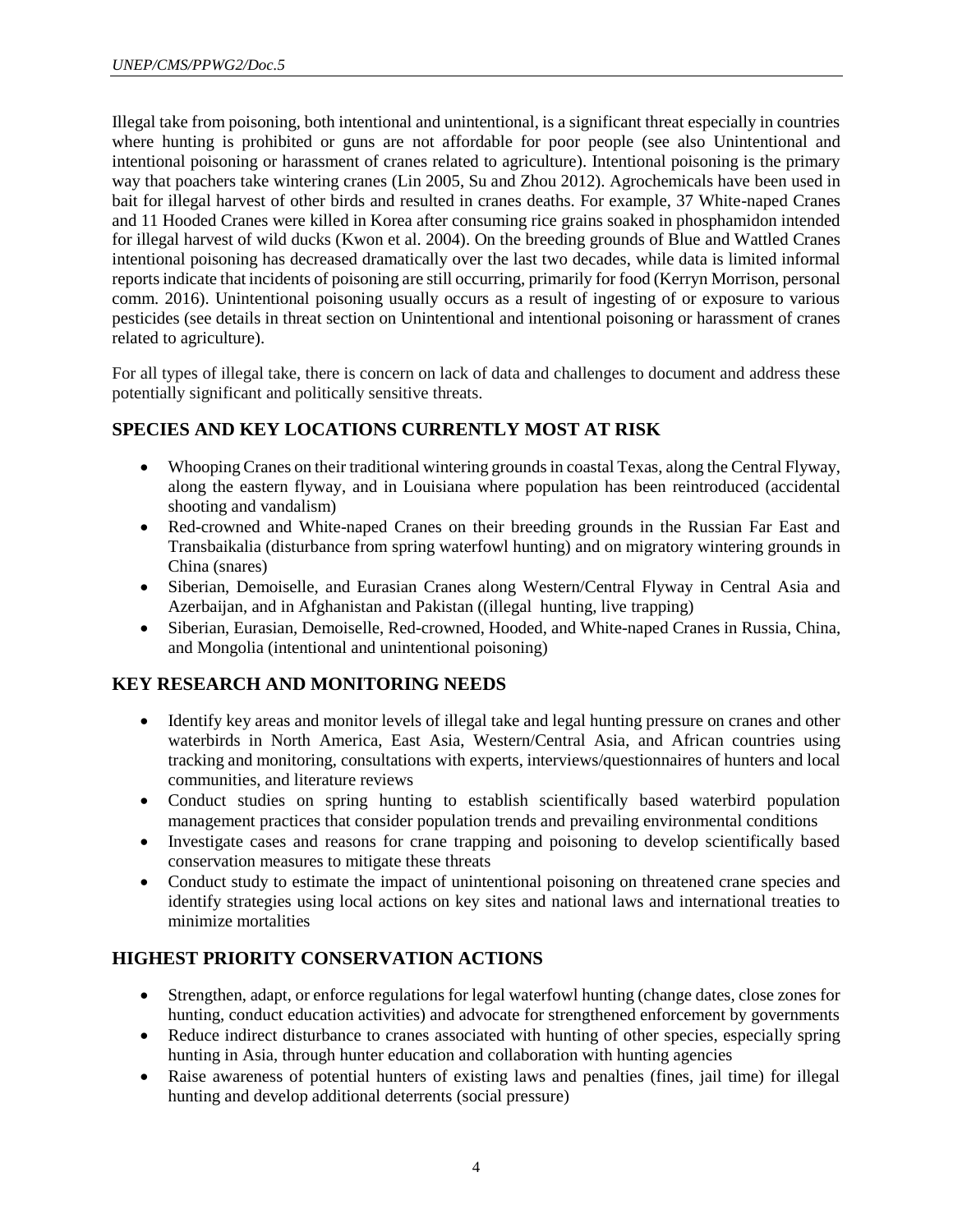- Develop strong local crane hunting networks (crane working groups, legal hunting groups), involve in crane censuses, and use as respondents for surveys on identification of rare crane sightings and determination of threats from illegal hunting, trapping, and poisoning
- Apply African-Eurasian Migratory Waterbird Agreement (AEWA) guidelines on sustainable harvest of migratory waterbirds for the African-Eurasian flyway, and apply international experience (e.g. in the European Union and North America) on sustainable hunting practices
- Address illegal hunting of Siberian, Eurasian, and Demoiselle Cranes along Western/Central Asia flyway through coordinated international actions by implementing approaches under CMS Siberian Crane MoU conservation plans
- Create awareness within governmental agencies, educate hunters, and build capacity of management authorities to reduce pressure on cranes in Pakistan and Afghanistan

#### **REFERENCES**

- Akarsu F, Ilyashenko E, Branscheid CH. 2013. Current status of cranes in Eastern Turkey. In: Nowald G, Weber A, Fanke J, Weinhardt E, Donner N, editors. Proceedings of the VII<sup>th</sup> European Crane Conference. Groß Mohrdorf: Crane Conservation Germany. p 69–76.
- Aryal A, Shrestha TK, Sen DS, Upreti B, Gautum J. 2009. Conservation regime and location population ecology of Sarus Crane (*Grus antigone antigone*) in west-central region of Nepal. Journal of Wetlands Ecology 3:1–22.
- Borad CK, Mukherjee A, Patel SB, Parasharya BM. 2002. Breeding performance of Indian Sarus Crane *Grus antigone antigone* in the paddy crop agroecosystem. Biodiversity and Conservation 11: 795– 805.
- Bragin EA. 2014. Assessing the Impact of Environmental Education Activities for Hunters in Kazakhstan. Newsletter of Crane Working Group of Eurasia 13: 119.
- Condon E. *In preparation.* Whooping Crane shootings. In: JB French Jr, SJ Converse, and JE Austin. The biology and conservation of the Whooping Crane (*Grus americana*). Academic Press.
- Degtyarev VG. 2011. Impact of hunting and poaching on waterbird resources in Central Yakutian Plain and adjacent areas. In: Ilyashenko EI, Winter SV, editors. Cranes of Eurasia (biology, distribution, migrations, management). Proceedings of the International conference "Cranes of Palearctic: biology, conservation, management (in memory of Academician P.S. Pallas)", Volgograd, Russia, 11–16 October 2011. Moscow, Russia: Crane Working Group of Eurasia. Issue 4. p 484–490. (In Russian with English summary).
- Farrington JD, Xiulei Z. 2013. The Black-necked Cranes of the Longbao National Nature Reserve, Qinghai, China. Mountain Research and Development. 33(3):305-313.
- GeoTV 2013. 'Safar anama: Zhob Qabaili Elaqa. Geo Television Documentary on Zhob and Wasta Lake. Conceptualized by Ahmad Khan and directed by Maqbool Durrani. Geo Television.
- Goroshko O. 2007. Shooting Down of Red-Crowned Cranes at the Argun River (Transbaikal Area). Newsletter of the Crane Working Group of Eurasia, 10: 88.
- Harrell, W.,, Bidwell, M.,. 2014. Report on Whooping Crane Recovery Activities ( 2013 breeding season-  $-2014$  spring migration). 7 p.
- Ilyashenko VY, Ghasabyan MG, Markin YM. 2008. The morphology variability of the Common Crane *Grus grus* (Linnaeus, 1758) (Aves: Gruidae). In: Ilyashenko EI, Kovshar AF, Winter SV, editors. Cranes of Eurasia (biology, distribution, migration). Proceedings of International conference "Cranes of Eurasia: biology and conservation", in Rostov Region, Russia, 1-4 October 2007. Moscow: Crane Working Group of Eurasia. Issue 3. p 50–82. (In Russian with English summary).
- Khan A. 2004. Habitat status and hunting pressure on migratory cranes in Pakistan and Assessment of Lake Ab-i-Estada in Afghanistan with proposed conservation plans for selected wetlands. MS (CBSD) thesis, University of Wisconsin at Madison, USA.